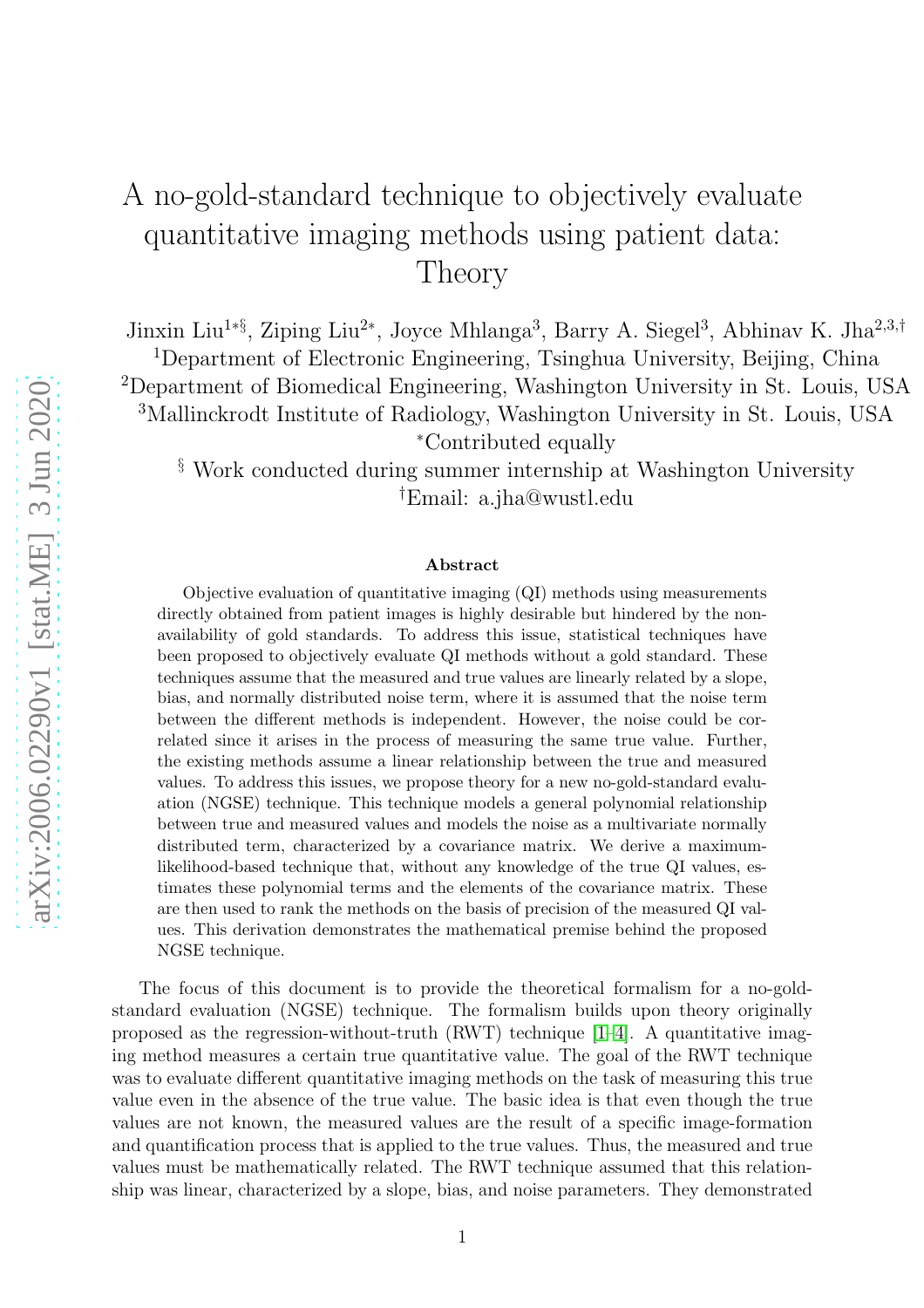that, even in the absence of any ground truth, these parameters could be estimated using a maximum-likelihood technique.

The RWT technique was applied Jha et al. and Buvat et al. to evaluate QI techniques for diffusion MR images [\[6\]](#page-3-2) and cardiac cine MR images [\[7\]](#page-3-3), respectively. The technique was then extended to a larger range of QI tasks [\[8\]](#page-4-0). A mathematical intuition for this technique is provided in Jha et al. [\[5\]](#page-3-4). The results in all these studies demonstrated that NGSE techniques provide reliable evaluation of QI methods provided the assumptions made by the technique were satisfied. However, an important assumption made by existing NGSE techniques is that the noise component of the relationship between the different methods is independent for the different QI methods. Note that the noise with the different methods arises in the process of measuring the same true value, and thus could be correlated. Another assumption is that of linearity between the true and measured values, which may again be violated. We propose theoretical formalism for a new NGSE technique that does not make these assumptions.

We derive the maximum-likelihood (ML) solution for the parameters that describe the relationship between the true and measured values, given the measured values from P patient images using K different quantitative imaging  $(QI)$  methods. In particular, we show that computing this ML solution does not require any knowledge of the true quantitative values. The formalism is presented for the more general case of a polynomial relationship between the true and measured QI values, although in the validation studies in this manuscript, we consider only the case where the relationship between the true and measured values is linear.

Denote the true quantitative value for the  $p^{\text{th}}$  patient by  $a_p$  and the measured quantitative value using the  $k^{\text{th}}$  QI method by  $\hat{a}_{p,k}$ . Let the relationship between the true and measured values be of the  $M<sup>th</sup>$  order. The relationship can then be given by:

$$
\hat{a}_{p,k} = u_{k,M} a_p^M + \ldots + u_{k,1} a_p + u_{k,0} + \epsilon_{p,k} \tag{1}
$$

Since the process of imaging and quantifying the measurement is a sequence of several random processes, using the central limit theorem, we assume that the noise term is normally distributed. For the values measured using the K QI methods from the  $p^{\text{th}}$ patient, we can write this relationship in vector form as

$$
\begin{bmatrix}\n\hat{a}_{p,1} \\
\hat{a}_{p,2} \\
\vdots \\
\hat{a}_{p,K}\n\end{bmatrix} = \begin{bmatrix}\nu_{1,M} & \cdots & u_{1,1} & u_{1,0} \\
u_{2,M} & \cdots & u_{2,1} & u_{2,0} \\
\vdots & \vdots & \vdots & \vdots \\
u_{K,M} & \cdots & u_{K,1} & u_{K,0}\n\end{bmatrix} \begin{bmatrix}\na_p^M \\
\vdots \\
a_p \\
1\n\end{bmatrix} + \begin{bmatrix}\n\epsilon_{p,1} \\
\epsilon_{p,2} \\
\vdots \\
\epsilon_{p,K}\n\end{bmatrix}
$$
\n(2)

where  $\Theta$  denotes the matrix of coefficients. Denote the measured values for the  $p^{\text{th}}$ patient from all K imaging methods be  $\hat{A}_p$ . Further, denote the matrix consisting of all the coefficients above by  $\Theta$ , the vector consisting of the different order of the true values by  $A_p$  and the vector of noise terms as  $N_p$ . Then the above equation can be written more compactly as:

$$
\hat{\mathbf{A}}_p = \mathbf{\Theta} \mathbf{A}_p + \mathbf{N}_p \tag{3}
$$

To account for the fact that the noise between the different methods could be correlated, we assume that the we assume that the random vector  $N_p$  is a zero-mean multivariate normally distributed noise term:

$$
\mathbf{N}_p \sim \mathcal{N}(0, \mathbf{C})\tag{4}
$$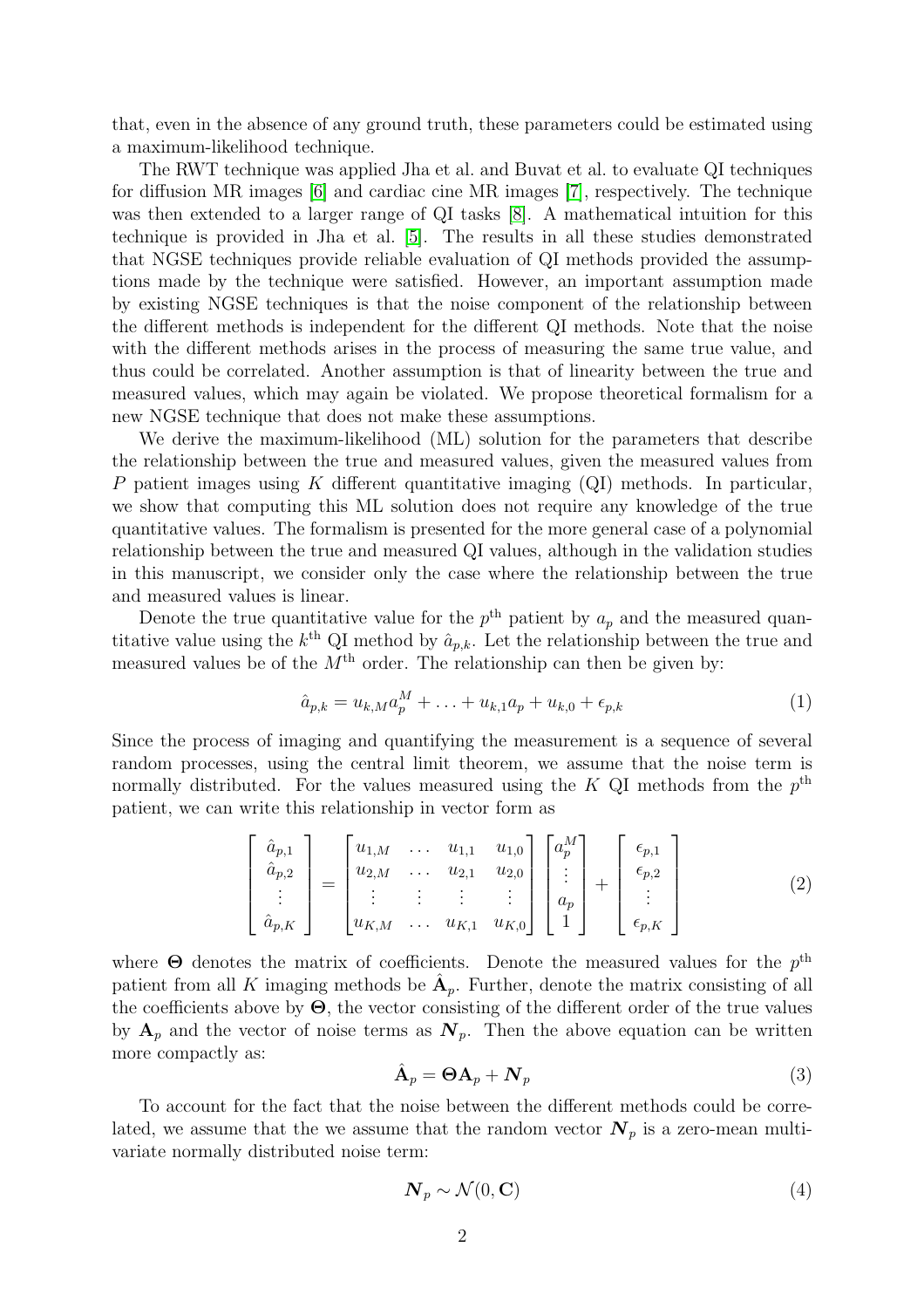Then let  $pr(x|y)$  denote the conditional probability of a random variable x when y is known.

<span id="page-2-0"></span>
$$
pr(\hat{\mathbf{A}}_p|a_p, \Theta, \mathbf{C}) = \mathcal{N}(\Theta \mathbf{A}_p, \mathbf{C})
$$
  
= 
$$
\frac{1}{\sqrt{(2\pi)^k \cdot \det \mathbf{C}}} exp{-\frac{1}{2}(\hat{\mathbf{A}}_p - \Theta \mathbf{A}_p)^T \mathbf{C}^{-1}(\hat{\mathbf{A}}_p - \Theta \mathbf{A}_p)},
$$
(5)

where N denotes the multivariate normal distribution with mean  $\Theta A_p$  and covariance matrix C. This distribution depends on  $a_p$ , which is not known. To circumvent this issue, assume  $a_p$  has been sampled from some distribution parameterized by a vector  $\Omega$ . Then the joint distribution of  $\hat{A}_p$  and  $a_p$  can be written as

$$
pr(\hat{A}_p, a_p | \Theta, C, \Omega) = pr(\hat{A}_p | A_p, \Theta, C) pr(A_p | \Omega)
$$
\n(6)

We can apply marginalization (i.e. averaging) on both sides over the random variable  $a_p$ , which yields

$$
pr(\hat{\mathbf{A}}_p | \mathbf{\Theta}, \mathbf{C}, \mathbf{\Omega}) = \int da_p pr(\hat{\mathbf{A}}_p | \mathbf{A}_p, \mathbf{\Theta}, \mathbf{C}) pr(\mathbf{A}_p | \mathbf{\Omega})
$$
(7)

After the marginalization, the distribution of  $\hat{A}_p$  is no more dependent on  $a_p$ . Finally, assuming that the true values are independent of each other, the joint distribution of all the measurements from all the patients, denoted by  $\hat{\mathcal{A}} = {\{\hat{A}_p, p = 1, 2, \ldots P\}}$  can be written simply as the product of the individual distributions of  $\hat{A}_p$ , i.e.

<span id="page-2-1"></span>
$$
\text{pr}(\hat{\mathcal{A}}|\Theta,\mathbf{C},\mathbf{\Omega})=\prod_{p=1}^{P}\int da_p \text{pr}(\hat{\mathbf{A}}_p|\mathbf{A}_p,\Theta,\mathbf{C})\text{pr}(\mathbf{A}_p|\mathbf{\Omega}),
$$
\n(8)

where  $pr(\hat{A}_p | A_p, \Theta, C)$  is given by Eq. [\(5\)](#page-2-0). Eq. [\(8\)](#page-2-1) yields the likelihood of all the measurements, parameterized in terms of the linear-relationship parameters and the true distribution parameters, and with no dependency on the true value. We can thus estimate the parameters that maximize this likelihood, yielding the ML solution:

$$
\{\hat{\Theta}, \hat{\mathbf{C}}, \hat{\Omega}\}_{\mathrm{ML}} = \underset{\Theta, \Omega, \mathbf{C}}{\arg \max} \mathrm{pr}(\hat{\mathcal{A}} | \Theta, \mathbf{C}, \Omega), \tag{9}
$$

where  $\arg \max_x f(x)$  is the value of x at which the function  $f(x)$  is maximized.

Instead of maximizing the likelihood, we maximize the logarithm of the likelihood. This yields:

$$
\{\hat{\Theta}, \hat{\mathbf{C}}, \hat{\mathbf{\Omega}}\}_{\text{ML}} = \underset{\Theta, \mathbf{\Omega}, \mathbf{C}}{\arg \max} \{-\ln(\text{pr}(\hat{\mathcal{A}}|\Theta, \mathbf{C}, \mathbf{\Omega}))\}
$$
  
= 
$$
\underset{\Theta, \mathbf{\Omega}, \mathbf{C}}{\arg \max} -\sum_{p=1}^{P} \ln(\int da_p \text{pr}(\hat{\mathbf{A}}_p | \mathbf{A}_p, \Theta, \mathbf{C}) \text{pr}(\mathbf{A}_p | \mathbf{\Omega}))
$$
(10)

The ML estimator has several properties that make it an optimal technique to estimate these parameters. In particular, if an efficient estimator exists, the ML estimator is efficient, i.e. unbiased and attains the lowest bound on the variance of any unbiased estimator (Cramer Rao bound). Further, asymptotic variances and covariances of these estimates can be obtained directly from the inverse of the Fisher information matrix.

The NGSE technique requires that the unknown distribution of the true values is expressed in a parametric form. For this purpose, we chose the beta distribution. This form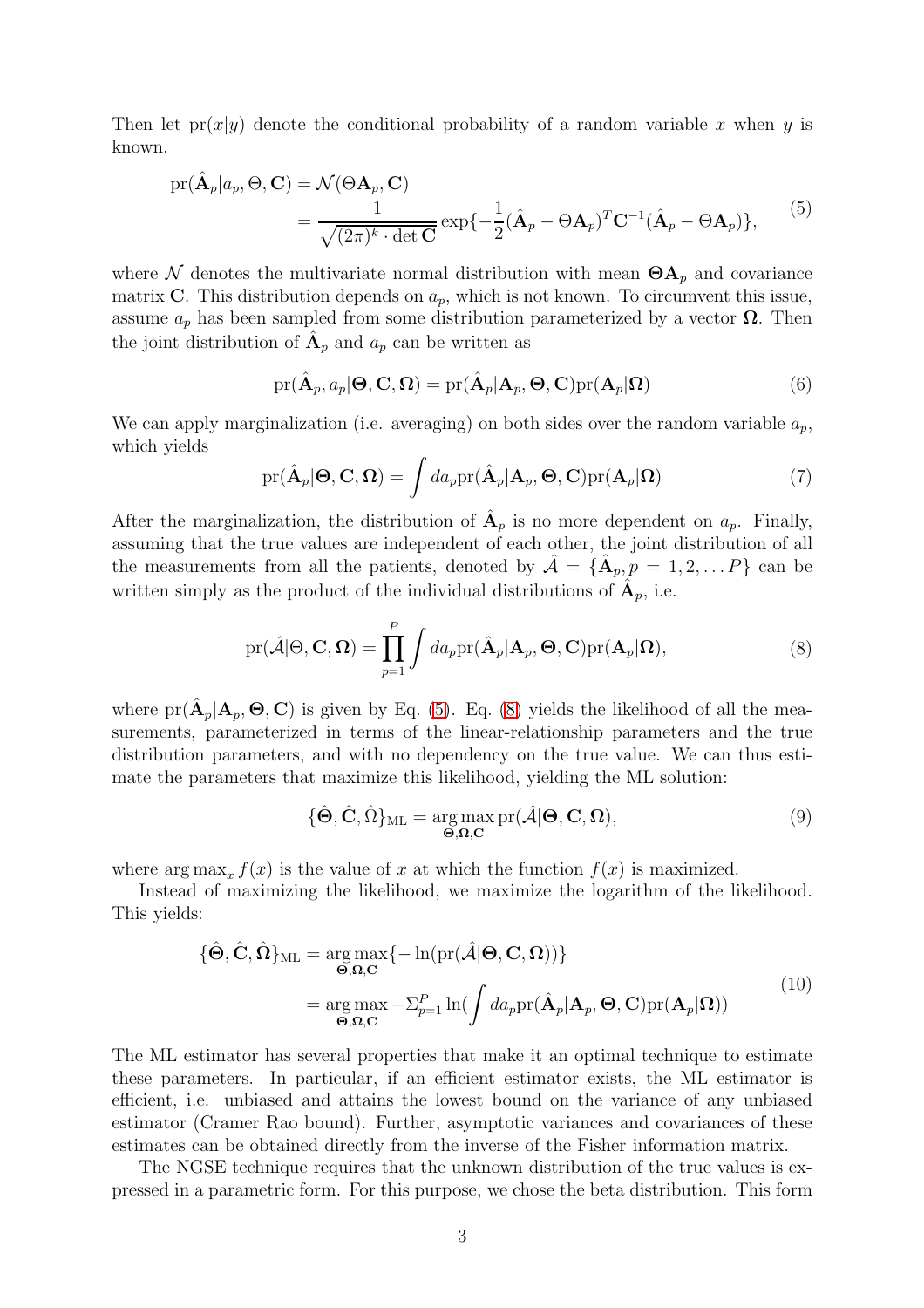provides the ability to model a wide variety of shapes of the true distribution, including including symmetric, non-symmetric, negatively-skewed, strictly increasing, strictly decreasing, concave, convex and uniform distributions. Further, it is able to incorporate the constraint that the true values obtained in QI applications are typically positive. The beta distribution function for the true value  $a_p$  can be expressed in terms of the parameters  $(\alpha, \beta)$  as follows:

$$
pr(a_p|\alpha,\beta) = \frac{(a_p)^{\alpha-1}(1-a_p)^{\beta-1}}{B(\alpha,\beta)},
$$
\n(11)

where  $B(\alpha, \beta)$  denotes the beta function

$$
B(\alpha, \beta) = \int_0^1 u^{\alpha - 1} (1 - u)^{\beta - 1} du
$$
 (12)

In the NGSE formalism described above,  $\Omega = (\alpha, \beta)$ .

## <span id="page-3-0"></span>References

- [1] M A Kupinski, J W Hoppin, E Clarkson, H H Barrett, and G A Kastis. Estimation in medical imaging without a gold standard. Acad. Radiol., 9:290–7, Mar 2002.
- [2] J W Hoppin, M A Kupinski, G A Kastis, E Clarkson, and H H Barrett. Objective comparison of quantitative imaging modalities without the use of a gold standard. IEEE Trans. Med. Imaging, 21:441–9, May 2002.
- [3] J. W. Hoppin, M. A. Kupinski, D. W. Wilson, T. E. Peterson, B. Gershman, G. Kastis, E. Clarkson, L. Furenlid, and H. H. Barrett. Evaluating estimation techniques in medical imaging without a gold standard: experimental validation. Proc. SPIE, 5034:230– 237, 2003.
- <span id="page-3-1"></span>[4] M A Kupinski, J W Hoppin, J Krasnow, S Dahlberg, J A Leppo, M A King, E Clarkson, and H H Barrett. Comparing cardiac ejection fraction estimation algorithms without a gold standard. Acad. Radiol., 13:329–37, Mar 2006.
- <span id="page-3-4"></span>[5] Abhinav K Jha, Esther Mena, Brian S Caffo, Saeed Ashrafinia, Arman Rahmim, Eric C Frey, and Rathan M Subramaniam. Practical no-gold-standard evaluation framework for quantitative imaging methods: application to lesion segmentation in positron emission tomography. J. Med. Imag., 4(1):011011, 2017.
- <span id="page-3-2"></span>[6] A. K. Jha, M. A. Kupinski, J. J. Rodriguez, R. M. Stephen, and A. T. Stopeck. Taskbased evaluation of segmentation algorithms for diffusion-weighted MRI without using a gold standard. Phys. Med. Biol., 57(13):4425–4446, Jul 2012.
- <span id="page-3-3"></span>[7] J. Lebenberg, I. Buvat, A. Lalande, P. Clarysse, C. Casta, A. Cochet, C. Constantinides, J. Cousty, A. De Cesare, S. Jehan-Besson, M. Lefort, L. Najman, E. Roullot, L. Sarry, C. Tilmant, M. Garreau, and F. Frouin. Nonsupervised ranking of different segmentation approaches: Application to the estimation of the left ventricular ejection fraction from cardiac cine MRI sequences. IEEE Trans. Med. Imaging, 31(8):1651– 1660, Aug 2012.